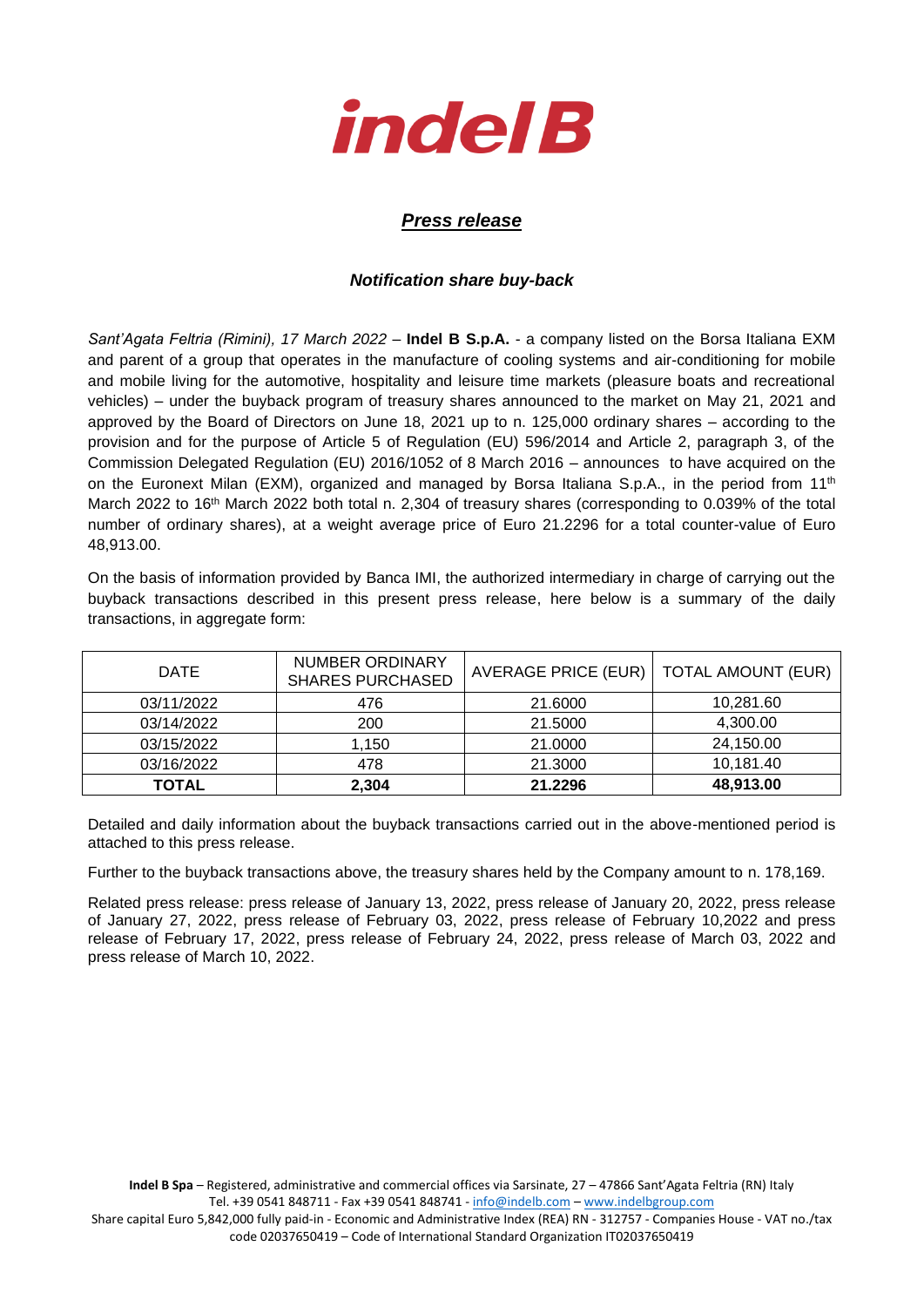This press release is available to the public at the Company's registered office, at Borsa Italiana, on the storage mechanism authorised by Consob "**1info**" [\(www.1info.it\)](file:///C:/Users/ddelietovollaro/AppData/Local/Microsoft/Windows/INetCache/Content.Outlook/T87B94UR/www.1info.it) and in the specific sections of the website [www.indelbgroup.com.](http://www.indelbgroup.com/)

\* \* \*

*Indel B S.p.A. is a company listed on the EXM segment of the Italian stock exchange and is controlled by AMP.FIN S.r.l., in turn held entirely by the Berloni family. Indel B S.p.A. heads an important Group that operates worldwide and has been active for the last 50 years in the mobile cooling sector applicable to the Automotive, Leisure time and Hospitality cooling segments. The Group also operates in mobile climate control, with specific reference to the Automotive market, represented by commercial vehicles, minibuses, ambulances, agricultural and earth-moving*  machinery, and in the Cooling Appliances sector, which mainly comprises cellars for storing wine and small *refrigerators for storing milk. The company has a market cap of approximately Euro 128 million.*

## **Contact details**

| <b>INDEL B</b>                | <b>POLYTEMS HIR</b>            | <b>FAST-COM</b>                |
|-------------------------------|--------------------------------|--------------------------------|
| Controller & IR               | IR e Comunicazione Finanziaria | Media Relations                |
| Elisabetta Benazzi            | Bianca Fersini Mastelloni      | Paolo Santagostino             |
| +39 0541 848 784              | +39 06.69923324; +39 336742488 | +39 349 3856585                |
| elisabetta.benazzi@indelb.com | b.fersini@polytemshir.it       | paolo.santagostino@fast-com.it |
|                               |                                |                                |